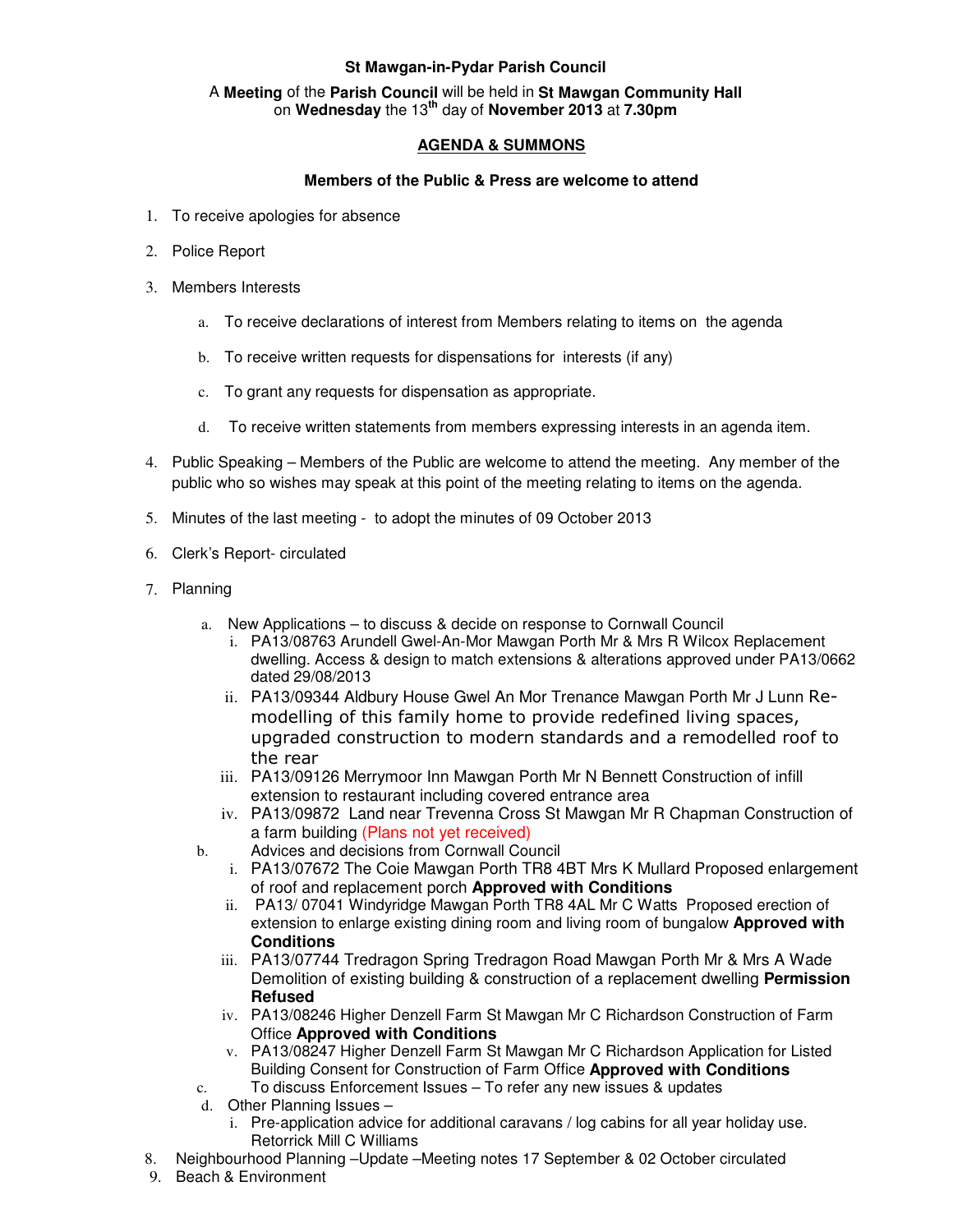- a. Working Group Report None received
- b. Business Contributions 2013-2014 Update Circulated 04 November
- 10. Amenities
	- a. Working Group Report- Circulated
	- b. Playground Repairs
		- i. To consider requesting Kevin Snell to undertake the following repairs:

To replace & adjust bolts to junior swings. Fit additional posts to rotten fence. Adjust tensioner on gate near footbridge. Replace gate post near ramp.

- ii. To request quote from Taylor Made to replace worn chains on junior swings
- iii. To ask Taylor Made to inspect & remedy the wet pour surface around the carousel which has signs of deterioration
- c. Request for Memorial & Inscription for J Davies (Dec'd) Paperwork circulated
- 11. Transport & Rights of Way
	- a. Working Group Report- Nothing to report
	- b. Rectory Lane
		- i. Secretary of State Response circulated
		- ii. Blocking of Lane with waste skip statement circulated
		- iii. Response from Steve Gardner to letter of 17 July -circulated
	- c. Speeding traffic through Trevarrian
- 12. Reports to receive reports from meetings
	- a. MPVH Meeting notes 03 October 2013 Circulated
- 13. Accounts
	- a. To approve payment of accounts
	- b. To consider half year accounts & budget for setting Precept for 2014/2015
- 14. Public Toilets To consider keeping the St Mawgan toilets open until 31 March 2014
- 15. Correspondence for information All circulated
- a. CC You Choose Budget Simulator
- b. CC- Fire & Rescue Service Strike Action 01 & 04 November 2013
- c. CC- Newquay Community Network meeting 15 October 2013 notes
- d. CC- Public Conveniences Leaseholder duties
- e. CALC The Week Issues 8, 9,10 & 11
- f. CALC New Model standing Orders
- g. CALC Scrap Metal Dealers Act 2013 supplementary guidance.